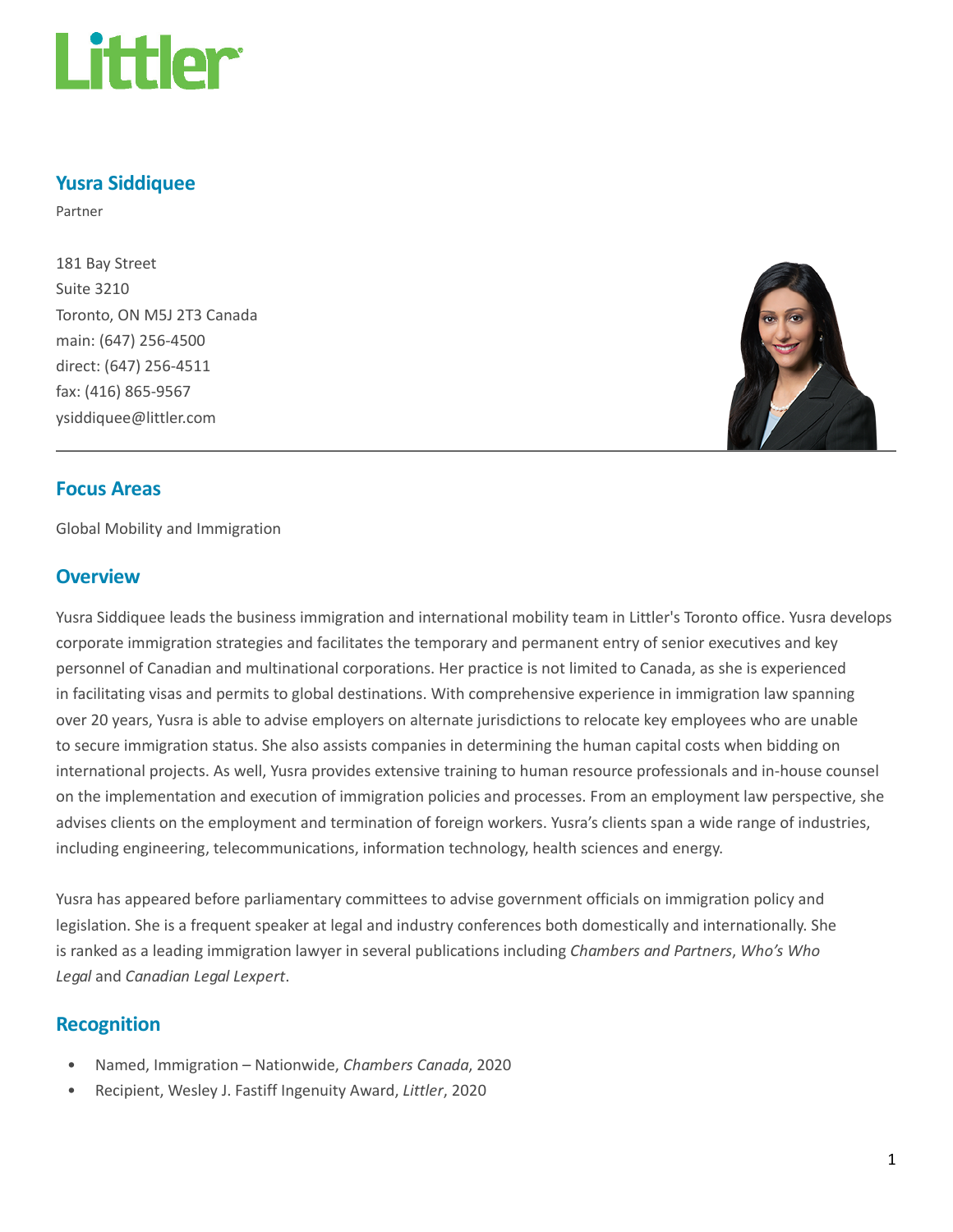

## Education

LL.B., University of British Columbia, 1994 B.A., McGill University, 1991, with Honours

## Bar Admissions

Ontario, Canada

## Languages

French Urdu Hindi

## Publications & Press

## Canada: Pre-entry COVID-19 Testing Will Soon Not Be Required for Fully Vaccinated Travellers Littler ASAP March 21, 2022

#### 12 key developments in Canadian labour and employment law in 2021 – part 2

Human Resources Director Canada January 18, 2022

#### Government of Canada Advises Canadians—Regardless of Vaccination Status—to Avoid Non-essential International

**Travel** 

Littler ASAP December 16, 2021

## 24 Key Developments in Canadian Labour and Employment Law in 2021

Littler Insight December 16, 2021

## Canadian Government Announces Amendment to Travel Requirements

Littler ASAP November 22, 2021

# Canada Mandates COVID-19 Vaccination for Federal Public Servants, Employees in Federally Regulated Transportation Sectors, and Travellers Littler ASAP October 14, 2021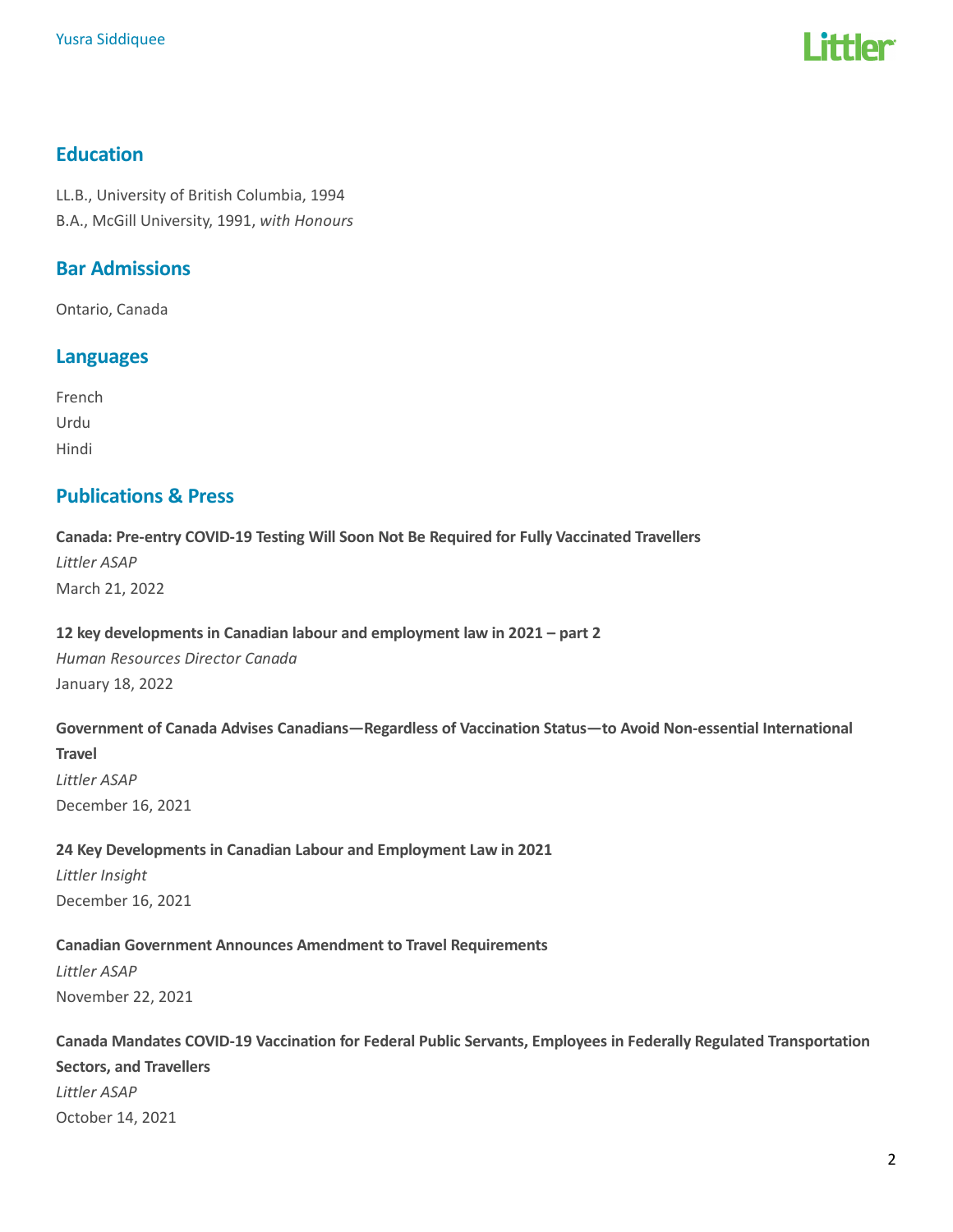

### Canada Introduces Stricter Restrictions on International Travel

Littler ASAP February 2, 2021

## New COVID-19 Testing Requirements for Air Travellers Flying into Canada

Littler ASAP January 8, 2021

## Canadian-U.S. Border Closure Extended to August 21, 2020 Littler ASAP July 14, 2020

Canadian Border Closure Extended to July 31, 2020 for International Travel & Quarantine Requirements for All People Entering Canada Extended to August 31, 2020 Littler ASAP June 30, 2020

Canada: Canadians are Exempt from President Trump's Proclamation Suspending Certain US Work Visas Littler ASAP June 25, 2020

### Canada: Federal Government to Provide 75% Wage Subsidy to Employers

Littler ASAP April 2, 2020

### Canada: Guidance Issued on Travel Restrictions, including for Foreign Work Permit Holders

Littler ASAP March 26, 2020

# Canada: Mandatory 14-Day Quarantine Period for Travelers to Canada Effective at 12:01 a.m. on March 26 Littler ASAP

March 25, 2020

## Exemptions to Travel Restrictions Permitting Work Permit Holders to Travel to Canada

Littler ASAP March 21, 2020

# U.S.-Canada Joint Initiative: Temporary Restriction of Travelers Crossing the U.S.-Canada Border

Littler ASAP March 20, 2020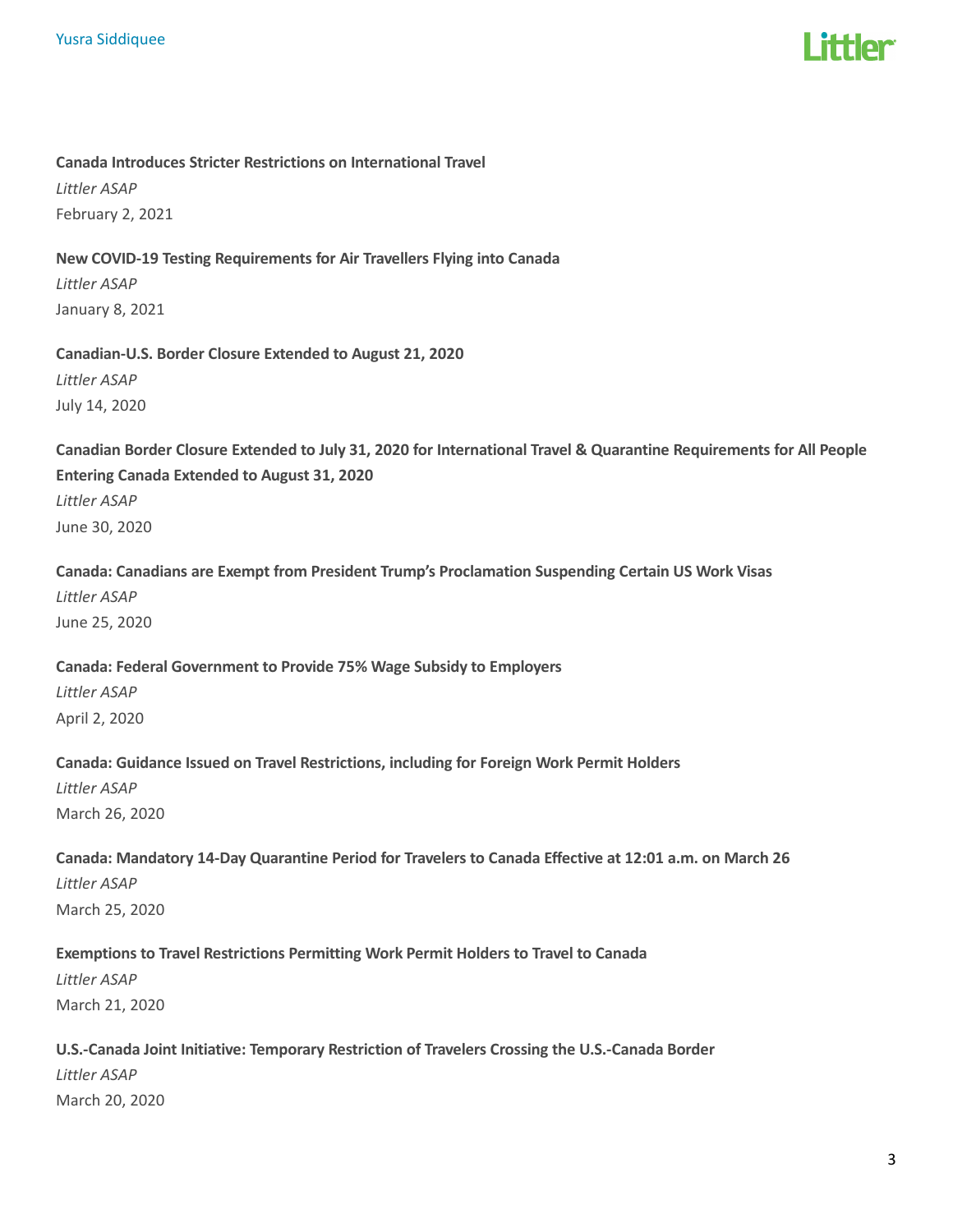

# Governments of Canada and the United States Announce They Will Close the Border Between the Two Countries for Non-essential Travel Littler ASAP March 18, 2020

## Canada Closes Borders Due to COVID-19 Crisis: Only Canadian Citizens, Canadian Permanent Residents and U.S. Citizens Will be Permitted Entry Littler ASAP

March 16, 2020

#### Littler Announces Winner of First Annual Wesley J. Fastiff Ingenuity Award

Littler Press Release January 22, 2020

#### 15 Key Developments in Canadian Labour & Employment Law in 2019

Littler Insight January 8, 2020

#### Ontario, Canada: Human Rights Tribunal Awards \$120,000 Award for Discrimination in Hiring Process

Littler ASAP November 15, 2019

### Littler Attorneys Ranked in 2020 Chambers Canada Guide

Littler Press Release October 1, 2019

## Chaos at the border: How Trump's immigration policies are roiling Canadian business travellers' plans

Financial Post August 23, 2019

### In Trump Era, Tech May Look To Canada As Recruitment Hub

Law360 August 22, 2019

### U.S. changes policy on intracompany employee transfers

Law Times News July 24, 2019

## Ontario, Canada: Employers Can't Require Applicants to Be Permanently Eligible to Work

Littler ASAP July 2, 2019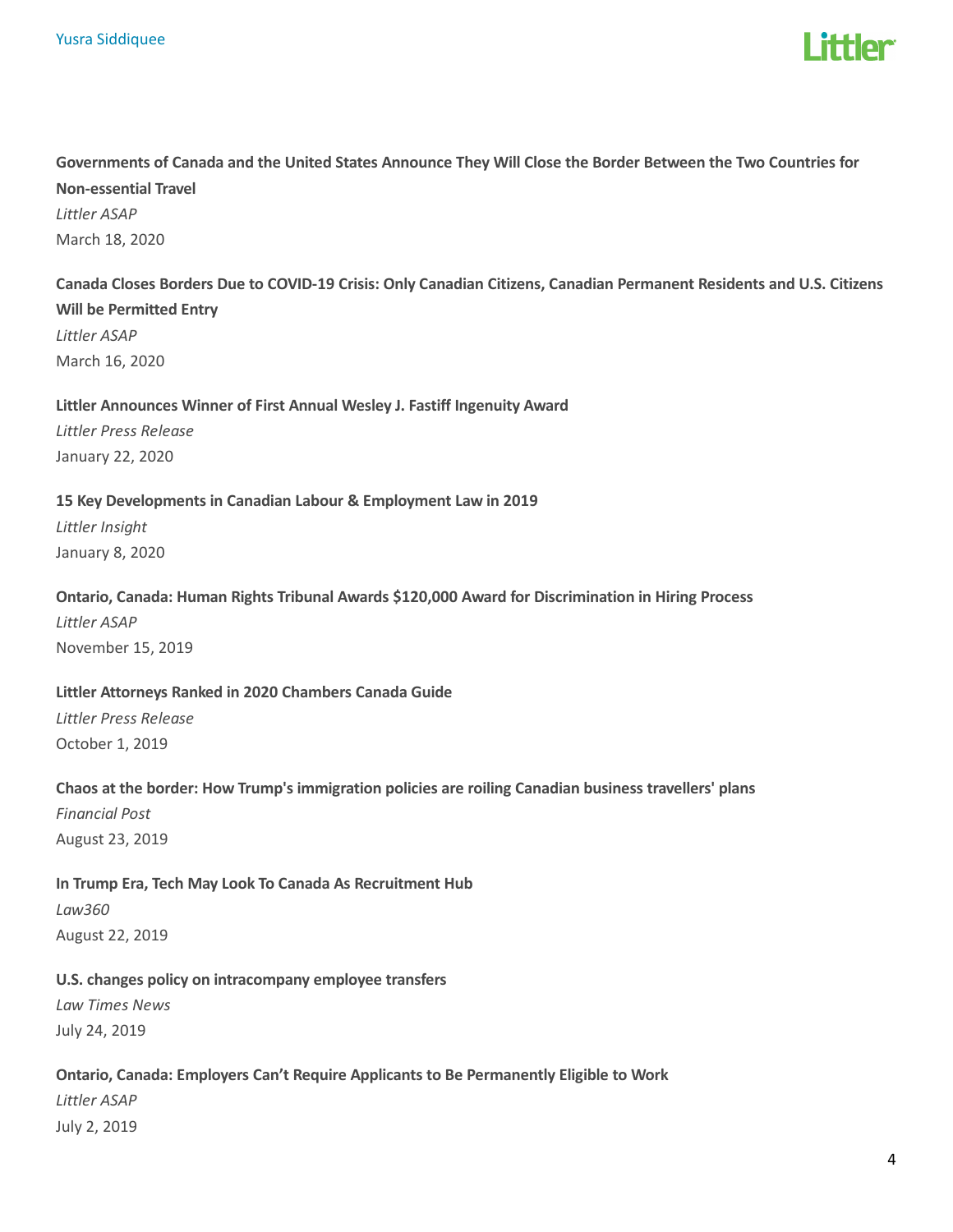

## Ontario: Employers Can't Require Applicants to Be Permanently Eligible to Work SHRM Online June 11, 2019

To Permit or Not to Permit? HR Professional Now October 19, 2018

Littler LLP Partners Recognized in the 2018 Canadian Legal Lexpert® Directory Littler Press Release August 15, 2018

Littler Adds Experienced Canadian Immigration Attorney Yusra Siddiquee in Toronto Littler Press Release June 18, 2018

## Speaking Engagements

How to Employ - and Payroll - an Overseas University Telecommuter in the Era of COVID-19 Canadian Association of University Solicitors June 18, 2020

The Coronavirus: What Should Employers Be Doing Now Toronto, ON February 6, 2020

#### 2019 Canada Conference

Toronto, ON November 21, 2019

### Work Without a Work Permit

Law Society of Ontario - 27th Immigration Law Summit, Toronto, ON November 6, 2019

#### Are you open for business?

International Bar Association - 9th Biennial IBA Global Immigration Conference, London, UK October 31, 2019